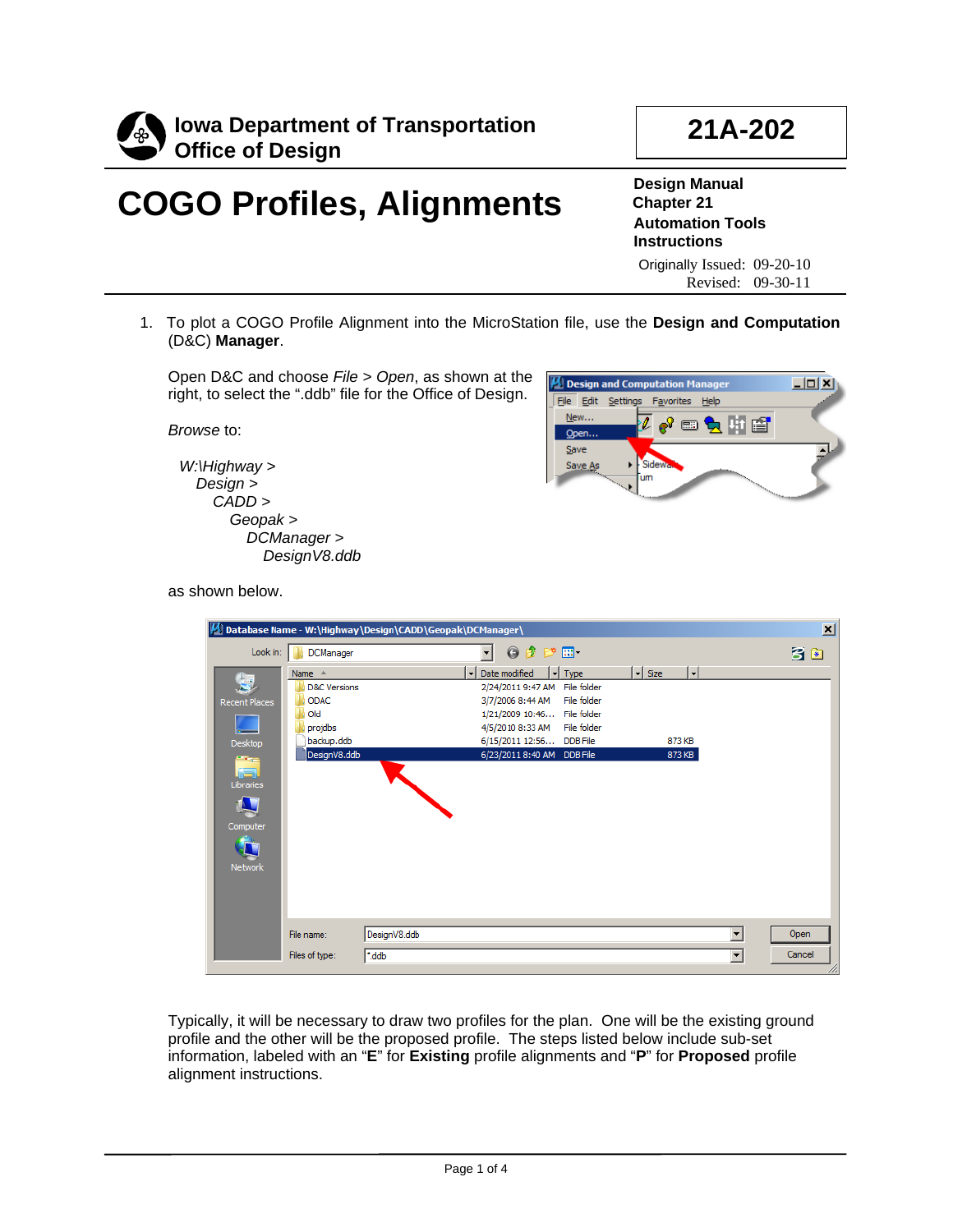2. Select the appropriate **D&C** command for drawing the profile, by *browsing* to the location shown below and selecting (*double-clicking)* the command:

#### **E. Existing Ground 10to1 Scale (100 Scale)**.

The full path for the above command (and as shown at the right) is as follows:

*Design Files > Road Design (.dsn, .geo) > (ML,SR,DET,INCH,INSC,RMP,STG) > Profile View > Roadway > COGO Profiles > English > 100 > Existing Ground Profile …*

#### **P**.

#### **Proposed Grade 10to1 Scale (100 Scale)**.

The full path for the above command (and as shown at the right) is as follows:

*Design Files > Road Design (.dsn, .geo) > (ML,SR,DET,INCH,INSC,RMP,STG) > Profile View > Roadway > COGO Profiles > English > 100 > Proposed Grade 10to1 …*



*3.* After the above command has been selected, the dialog shown at the right should display, with either **"Existing …"** or **"Proposed …"**  shown in the dialog title bar.

*Click* the **Draw Plan & Profile** button, as shown.

If a "**Job"** has not been selected, the **Open Job** dialog should display, as shown at the right. *Browse*  $(2)$  and *Select* the correct **Job** number, and *click* the **OK** button to continue.



| Open Job |        |  |
|----------|--------|--|
| Job: 591 |        |  |
|          | Cancel |  |
|          |        |  |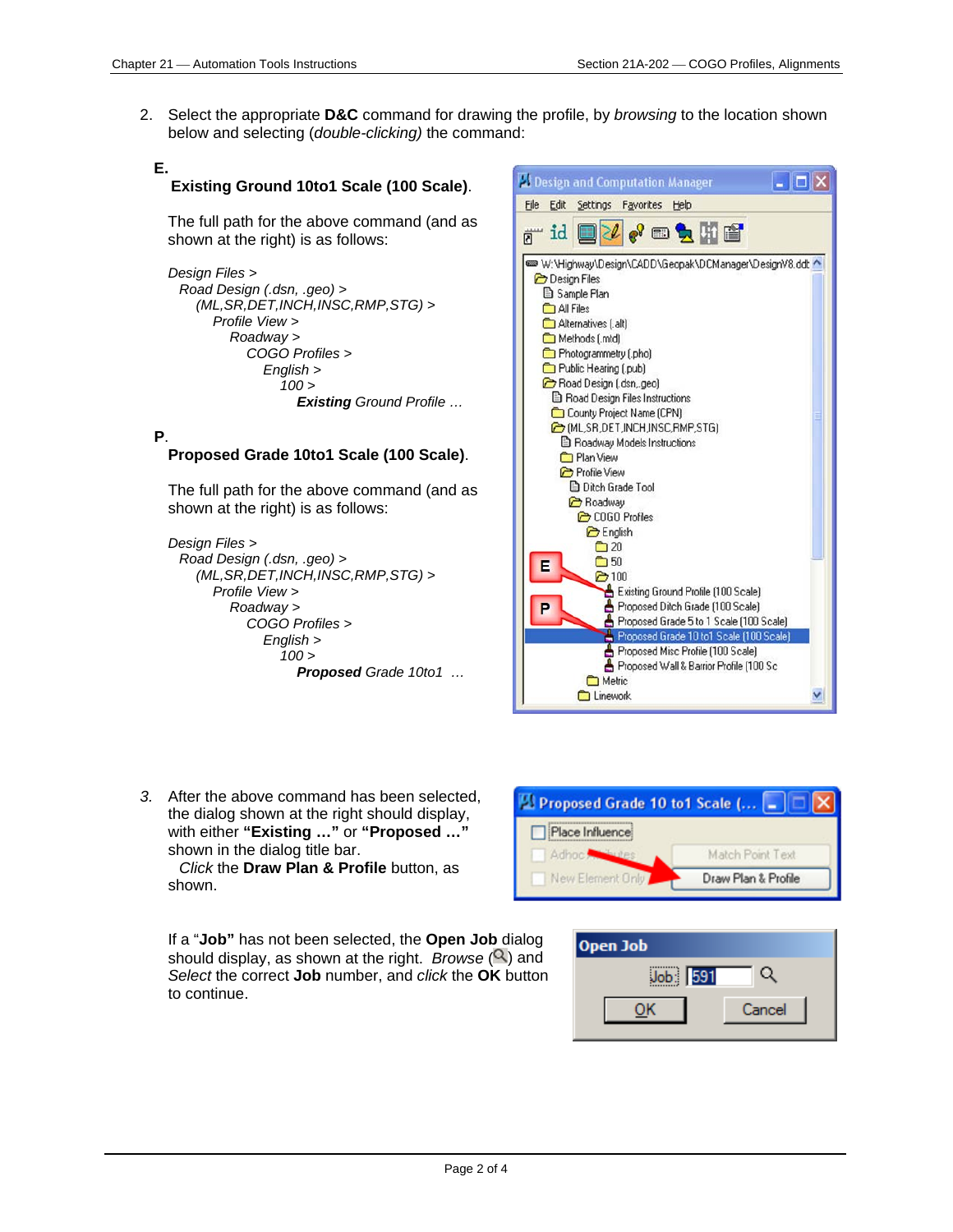4. The **Draw Plan & Profile** dialog is then displayed, as shown by the two examples below.

**NOTE:** Do not *click* on (highlight) an alignment name in the "**Select Profile to Draw"** area until all other options have been selected or set. As soon as a **Profile** name is selected the next step will begin.

### **E.**

#### **Existing Ground**

In the **Draw Plan & Profile** dialog:

a. The settings for an **Existing Ground** Profile should be similar to those shown in the image at the right.

b. No **VPI Labels** are necessary for Existing Ground Profiles.

c. After all settings have been made, move to the **Select Profile to Draw**  area and *click* on the **Profile** name that you want to have drawn. The **Profile** dialog will open, as shown in step 5.

| <b>Li Draw Plan &amp; Profile</b>                              |                             |                              |  |  |  |  |
|----------------------------------------------------------------|-----------------------------|------------------------------|--|--|--|--|
| Item: Existing Ground Profile (100 Scale)                      |                             |                              |  |  |  |  |
| Profiles<br>Element Type:                                      | Label Scale:   100<br>v     |                              |  |  |  |  |
| Key-in Points:                                                 |                             |                              |  |  |  |  |
| Select Profile to Draw<br>DGM2381<br>EB163 70T<br>EB163_70TH_2 | VPI Labels                  | From VPI<br>◡<br>Circle<br>v |  |  |  |  |
| ML1                                                            | Morizontal Axis Labels      |                              |  |  |  |  |
| ML163_70T<br>ML163 EB_                                         | Vertical Axis Labels        |                              |  |  |  |  |
| ML163_WB_                                                      | V.C. Incremental Elevations |                              |  |  |  |  |
| MLWB_P<br>NE70THCOMB_P                                         | V.C. Parameters             |                              |  |  |  |  |
| NE70TH_COMBINED                                                | Grade Labels                | '+' and '-'<br>◡             |  |  |  |  |
| WB163_70T                                                      | □ K Values                  |                              |  |  |  |  |
|                                                                | External Lengths            |                              |  |  |  |  |
|                                                                | Station Equations   No Gaps | v                            |  |  |  |  |
| <b>Select</b>                                                  | VPC/VPT Labels              |                              |  |  |  |  |
| <b>Profile last</b>                                            | Stopping Sight Distances    |                              |  |  |  |  |

#### **P**.

#### **Proposed Grade**

In the **Draw Plan & Profile** dialog:

a. The settings for a **Proposed Grade** Profile should be similar to those shown in the image at the right.

b. After all settings have been made, move to the **Select Profile to Draw**  area and *click* on the **Profile** name that you want to have drawn. The **Profile** dialog will open, as shown below.

| <b>Draw Plan &amp; Profile</b>                                                                                                               |                                                                                                                                                                                                                          |  |  |  |  |  |
|----------------------------------------------------------------------------------------------------------------------------------------------|--------------------------------------------------------------------------------------------------------------------------------------------------------------------------------------------------------------------------|--|--|--|--|--|
| Item: Proposed Firade 10 to1 Scale (100 Scale)                                                                                               |                                                                                                                                                                                                                          |  |  |  |  |  |
| Element Type:<br>Profiles                                                                                                                    | Label Scale:   100                                                                                                                                                                                                       |  |  |  |  |  |
| Key-in Points:                                                                                                                               |                                                                                                                                                                                                                          |  |  |  |  |  |
| Select Profile to Draw<br>DGM2381                                                                                                            | From VPI<br>VPI Labels<br>v                                                                                                                                                                                              |  |  |  |  |  |
| EB163_70T<br>EB163_70TH_2<br>ML <sub>1</sub><br>ML163_70T<br>ML163 EB<br>ML163_WB_<br>MLWB P<br>NE70THCOMB_P<br>NE70TH COMBINED<br>WB163_70T | Circle<br>v<br>Horizontal Axis Labels<br>Vertical Axis Labels<br>V.C. Incremental Elevations<br>V.C. Parameters<br>"+" and ""<br>▽ Grade Labels<br>×<br>K Values<br>External Lengths<br>Station Equations   No Gaps<br>v |  |  |  |  |  |
| <b>Select</b><br><b>Profile last</b>                                                                                                         | VPC/VPT Labels<br><b>Stopping Sight Distances</b>                                                                                                                                                                        |  |  |  |  |  |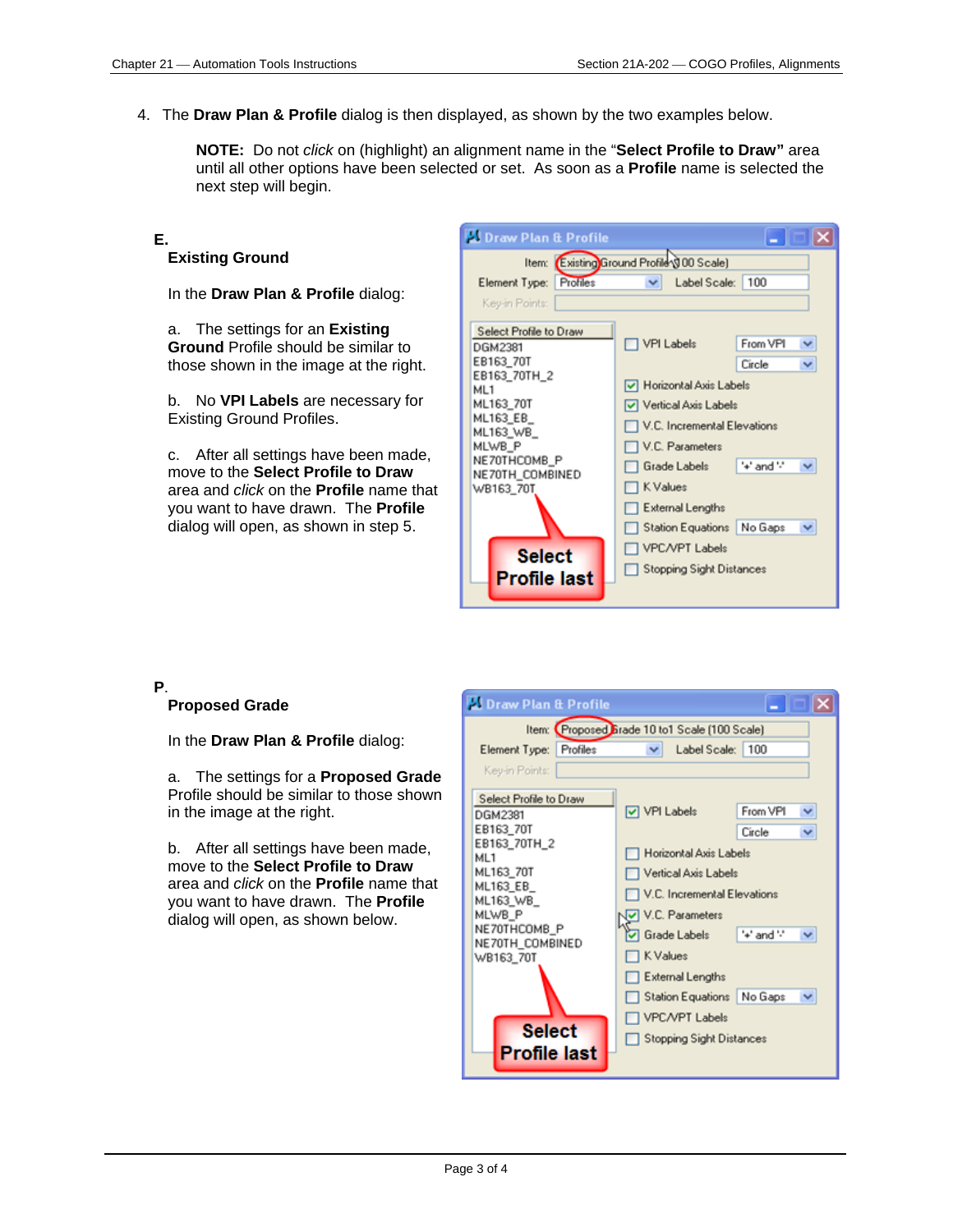#### 5. **Profile Dialog -**

- a. In the **Profile** dialog, **Plot Settings** area, use the 10:1 scale ratio (100 Horizontal and 10 Vertical), or change it to a setting of your preference. Other scales may be used in extreme cases, but should be discussed with the automation section first.
- b. The **Begin Station** and **End Station** limits should include the portion of the Profile that is to be drawn.
- c. To plot the profile and give it "intelligence", a profile cell must be created. This is typically done with the placement of the existing ground profile.

The **Reference Station** is the beginning origin location of the Geopak profile cell axis. The station must be within the limits of the chain. Also, to help simplify the checking process later, the station should be set to an even +25 stationing increment.

d. The **Reference Elevation** is the elevation of the axis of the profile cell. This elevation should be lower than the lowest profile elevation and should be set to the nearest even 5 or 10 foot increment.

The beginning elevation of the Geopak profile cell should be set low enough to keep the sheeting **Profile**  Port Shapes and the Tabular Data – Ditch Bar Graph (**DBG**) Port Shapes from overlapping. Placing the cell approximately 300' lower than the lowest profile elevation is a reasonable elevation choice, but this could be different for different projects and scales. "Trial and Error" and experience will help to determine the appropriate elevation to use to keep the Port Shapes close together, but not overlapping.

| Profile - ML029_NB_NEW          | $\times$             |
|---------------------------------|----------------------|
| Profile Range                   |                      |
| Begin Station: 1489+00.00       |                      |
| End Station: 1500+00.00<br>b    |                      |
| Begin Elevation: 1,087.8000     |                      |
| End Elevation: 1,088.8600       |                      |
| Maximum Elevation: 1088.8600    |                      |
| Minimum Elevation: 1087.2200    |                      |
| <b>Plot Settings</b>            | a                    |
| Horizontal Scale: 100           |                      |
| Vertical Scale: 10              |                      |
| g<br>Begin Station: 1489+00.00  |                      |
| End Station: 1500+00.00         |                      |
| Strip Grade Increment:          |                      |
| Profile Reference Point         |                      |
| Reference Station: 200+00.00R 1 |                      |
| Reference Elevation: 1070.00    | o                    |
| X: 20000                        |                      |
| Y: 00000<br>h                   |                      |
| Profile Cell                    | е                    |
| <b>PGL Chain: LIBERTY_LANE</b>  |                      |
| Draw Cell at XY                 | <b>Identify Cell</b> |
| $\overline{\phantom{0}}$ OK     | Cancel               |
|                                 |                      |

- e. For the beginning point (origin) of the Geopak cell, *click* the **DP** button. Then, in the MicroStation file, *select* the location (place a point) where the drawing of the profile is to begin. This action will cause the "X, and Y" coordinate fields to be populated.
- f. In the **PGL Chain** field, *click* the *drop-down* selection list arrow to select the horizontal alignment that is associated with the current **Profile**.
- g. The **Strip Grade Increment** field should be left blank for the existing ground profile, and set to 25 feet for the proposed profile.
- h. *Click* the **Draw Cell at XY** button and the profile cell should appear in the MicroStation file at the location that was selected with the **DP** button. The profile cell is drawn in a green color, as shown in the example below.
- *6. Click* the **OK** button (shown above in the **Profile** dialog) and the Profile Alignment will be drawn on the Profile Cell, similar to that shown at the right,
- 7. Steps 4 through 6 should be repeated for each profile that is to be drawn. All profiles associated with the same chain can be plotted on one cell, if so desired. A separate profile cell (in a separate model) is necessary for each different horizontal alignment.